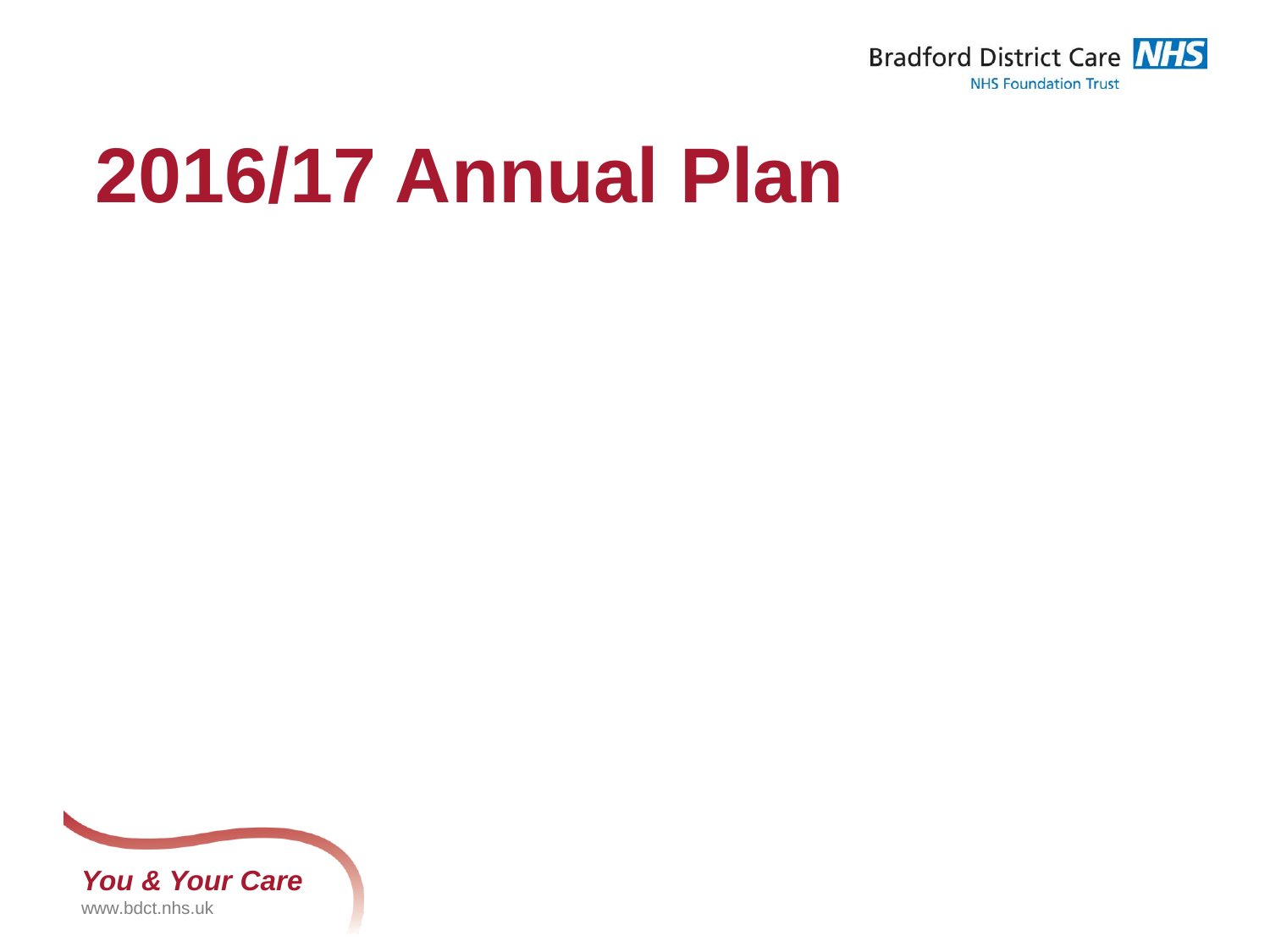

# **Agenda**

- 1. Key Annual Plan Milestones & Outputs
- 2. Review of 2015/16 Performance
- 3. Updates to 2016/17 'Monitor' Plan Assumptions
- 4. 2016/17 Quality Goals (Task & Finish Progress)

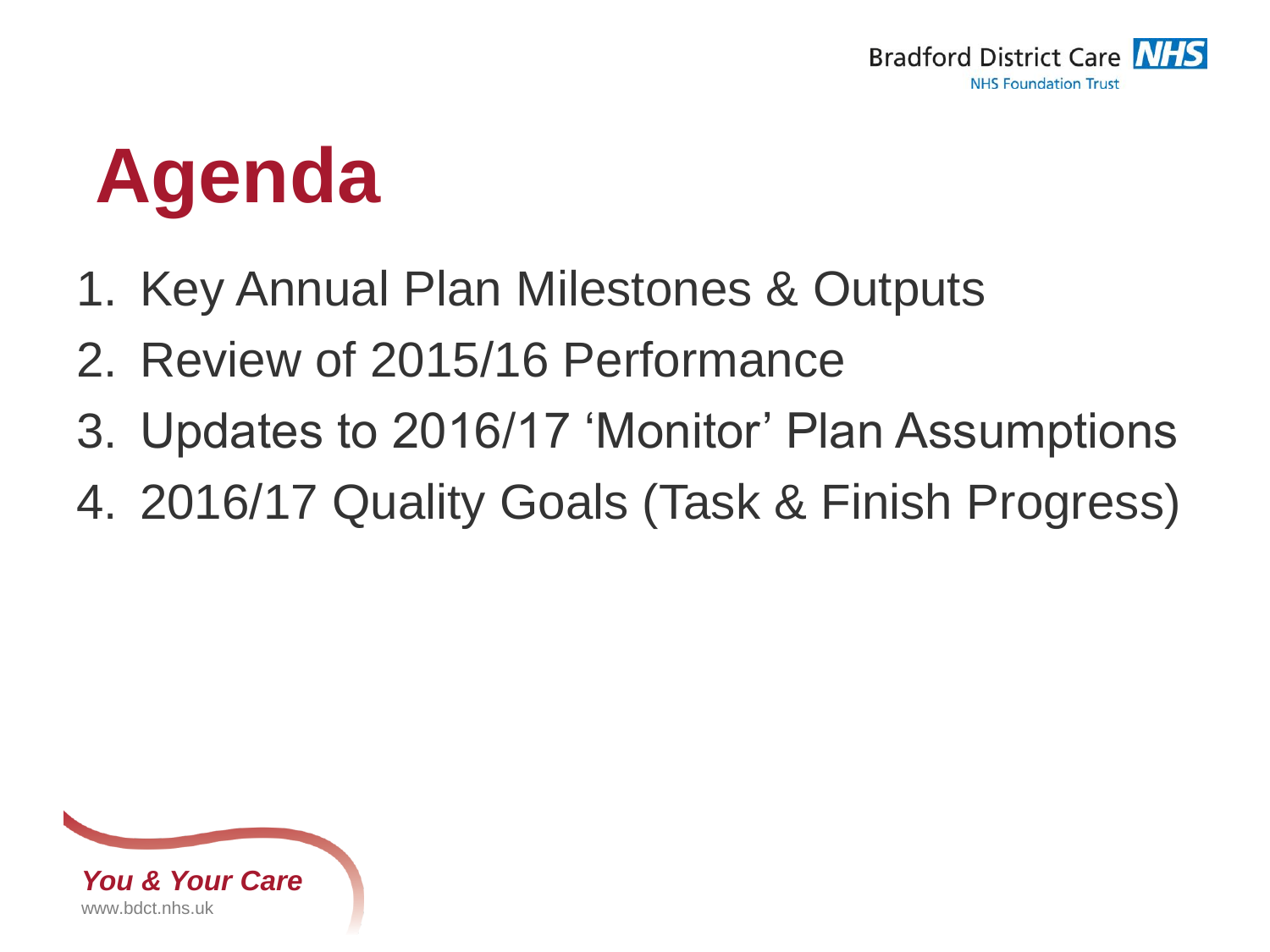

# **1. Key Milestones & Outputs**

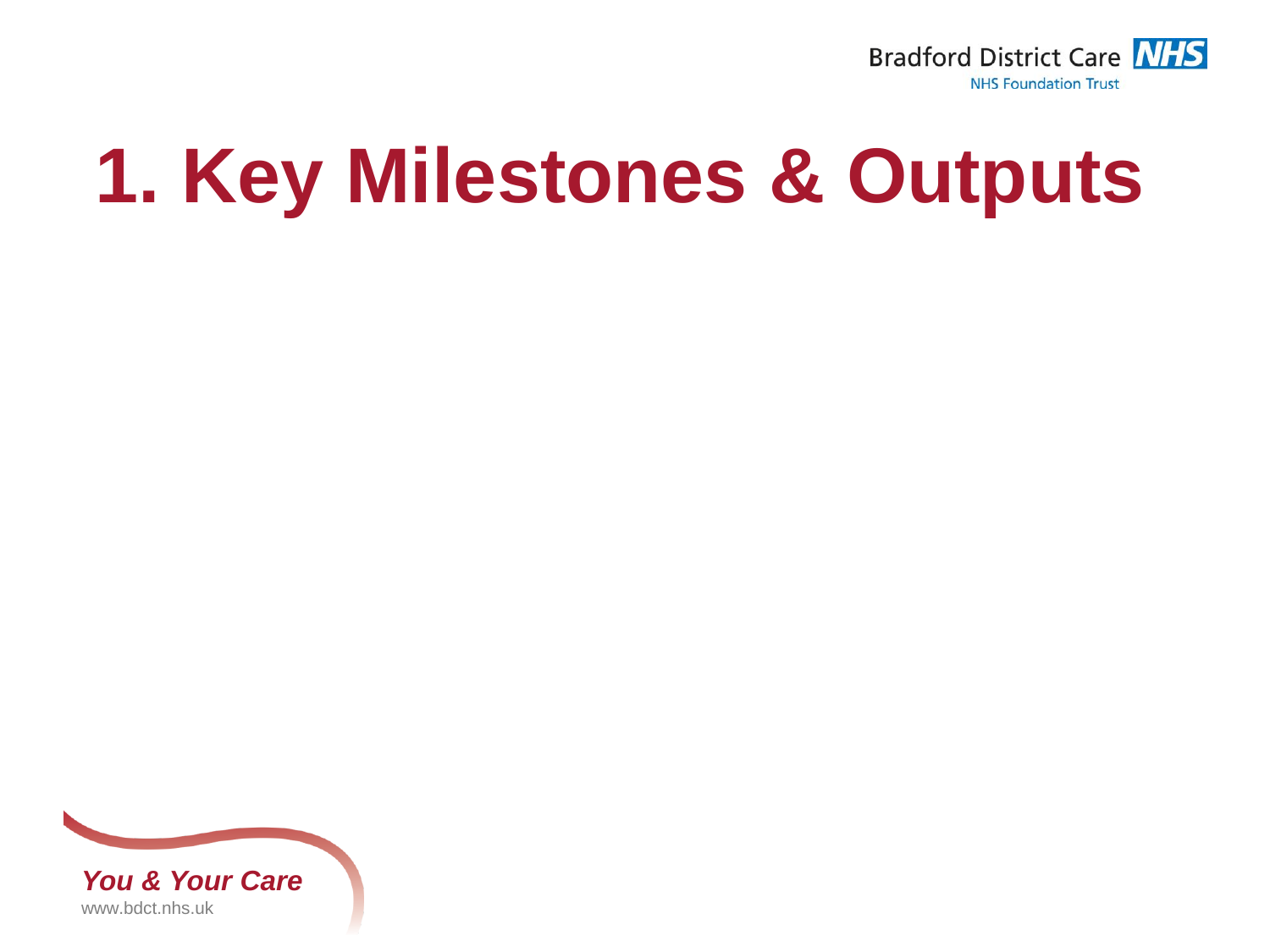

# Key Milestones & Outputs

| <b>What</b>                                       | <b>Who</b>      | <b>When</b>            |
|---------------------------------------------------|-----------------|------------------------|
| <b>CSR confirms extent of Health 'ring fence'</b> | <b>Treasury</b> | <b>25 Nov 15</b>       |
| CCG multi-year resource allocations confirmed     | <b>NHSE</b>     | 17 Dec 15 <sup>*</sup> |
| National plan guidance/requirements issued **     | NHS E / Monitor | Dec 15*                |
| Provider efficiency & inflation uplift confirmed  | NHS E / Monitor | Dec $15^*$             |
| <b>Council of Governors Plan Update / Review</b>  | CoG             | 11 Feb 16              |
| <b>NHS Commissioner Contract agreement</b>        | NHS E / Monitor | 26 Feb 16**            |
| <b>First Cut Plan Submission (External)</b>       | <b>Monitor</b>  | 26 Feb 16**            |
| <b>Draft Quality Goals developed</b>              | CoG T&F Group   | Feb 16                 |
| <b>Non NHS Commissioner Contract agreement</b>    | <b>BMDC</b>     | <b>March</b>           |
| <b>Final Plan Approval (Internal)</b>             | <b>Board</b>    | 31 Mar 16              |
| <b>Final Plan Submission (External)</b>           | <b>Monitor</b>  | 8 Apr 16**             |
| <b>Council of Governors Plan Review</b>           | CoG             | 12 May                 |

*You & Your Care* www.bdct.nhs.uk

\* Date estimated based on 2015/16 timeline – tbc nationally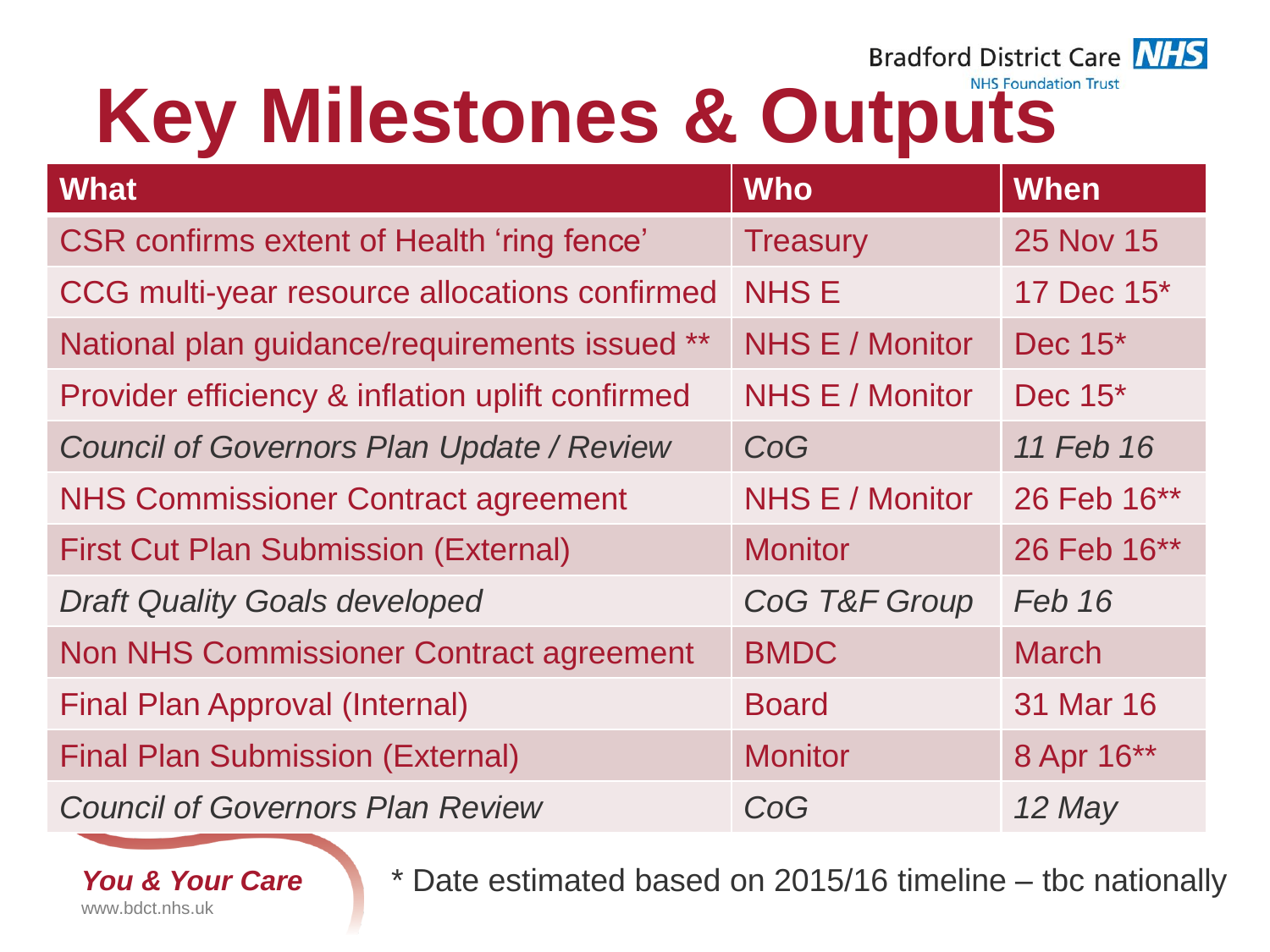

## **2. Review of 2015/16 Plan**

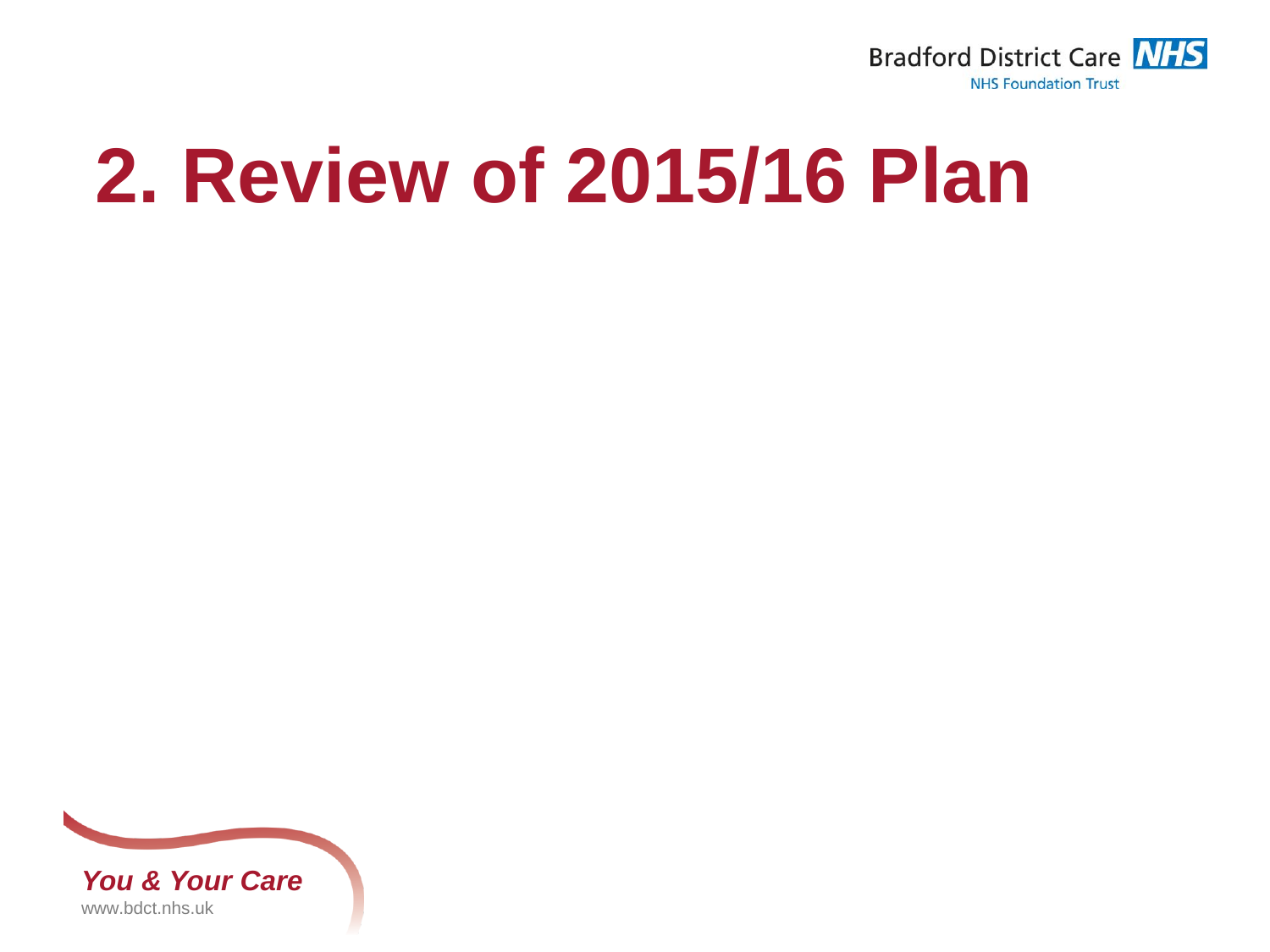

## **2015/16 Plan – Performance on track**

- 1. Capital programme including 2 major inpatient projects
- 2. Financial performance & Monitor Risk score 4
- 3. Monitor Performance Targets
- 4. First Response (Section 136, police integration, MIND)
- 5. Agile working savings
- 6. Unscheduled Dental Care NHSE extension
- 7. IM&T Transfer from CSU (provide Community support)
- 8. Smoke Free environments

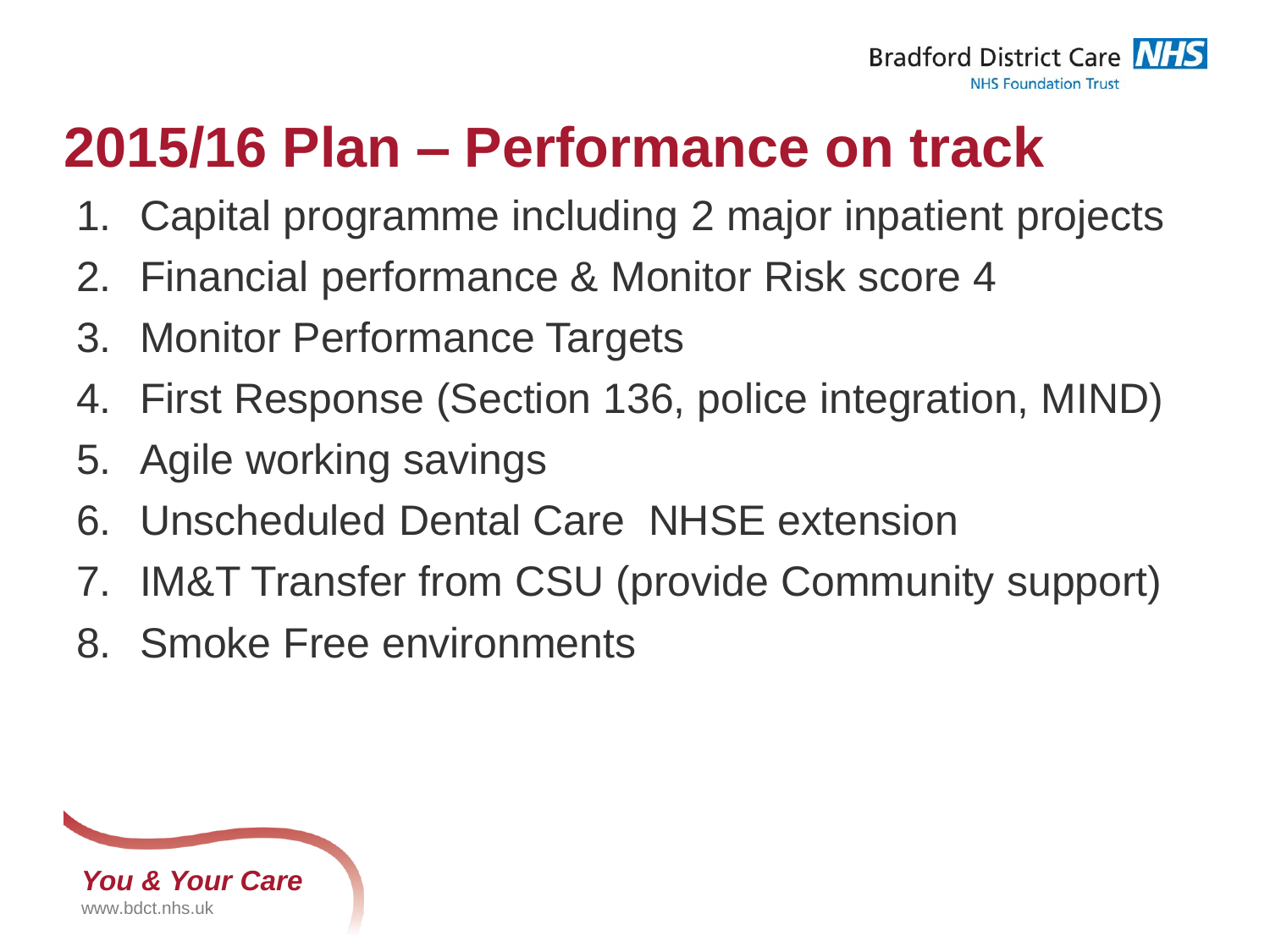

### **2015/16 Plan – Performance ahead of plan**

- 1. OOA elimination on Adult MH Wards
- 2. Male Occupancy levels
- 3. CQUIN Year to date (& Forecast) 100% Non Recurrent
- 4. SALT Income generation (School SLAs)
- 5. NHS Property Services TUPE & redeployment (provisions not required) – Non Recurrent
- 6. Moor Lane Overage Non Recurrent

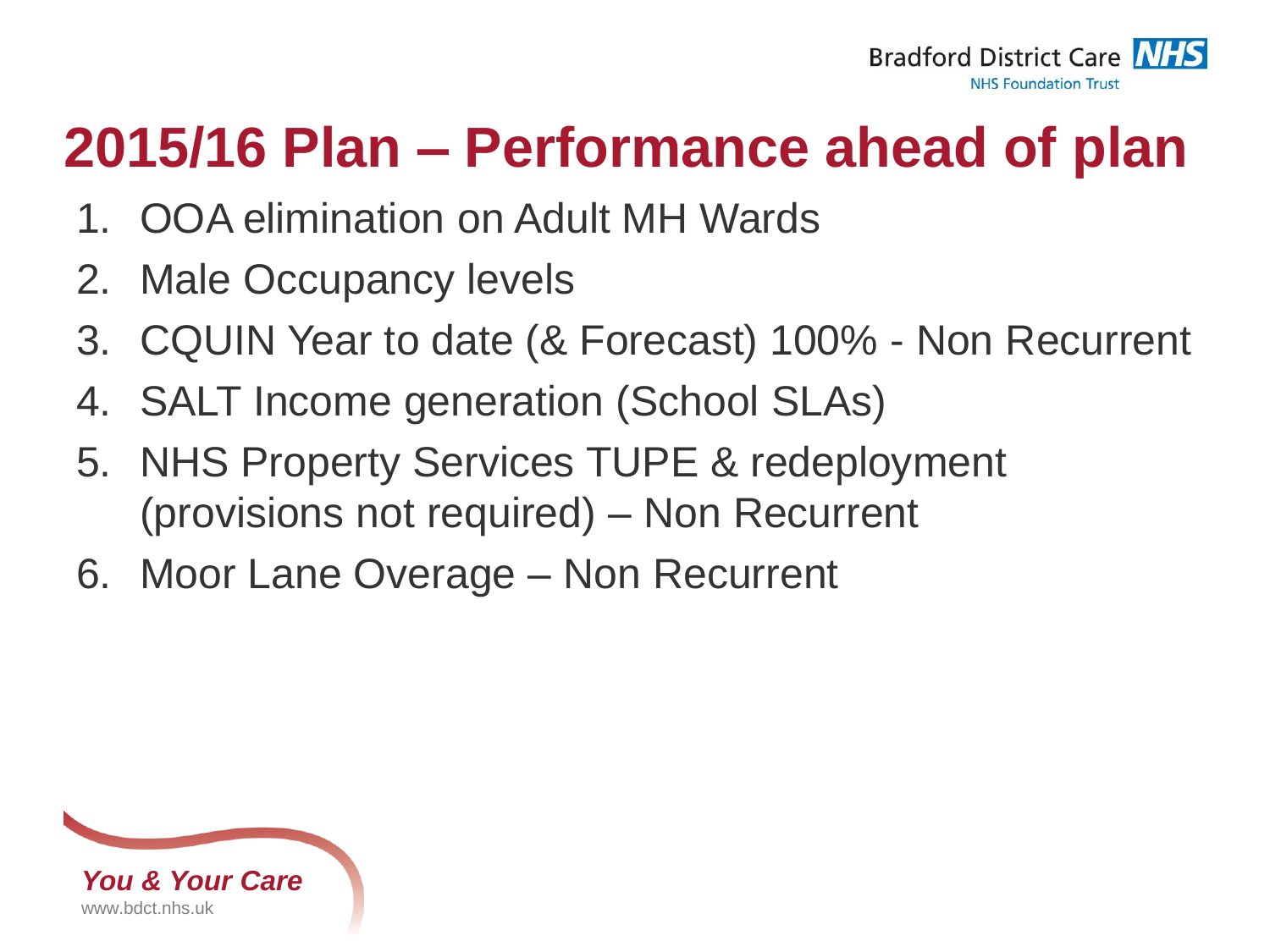

## **2015/16 Plan – Performance behind plan**

- 1. Intensive Therapy Centre (ITC) occupancy & revenue
- 2. IM&T staffing structure & agency reliance/premium
- 3. Admin Hubs BDCFT Reception staffing
- 4. Medical Locum (including junior doctor rota)
- 5. ATU 4 beds (demand & revenues)
- 6. Inpatient SU complexity & specialling
- 7. IAPT (in-year targets / system & procurement risk )
- 8. HB Retinue pilot (delivery, responsiveness, reporting)
- 9. Agile working connectivity / sign on
- 10.Demographic pressures, refugees, NH de-registration

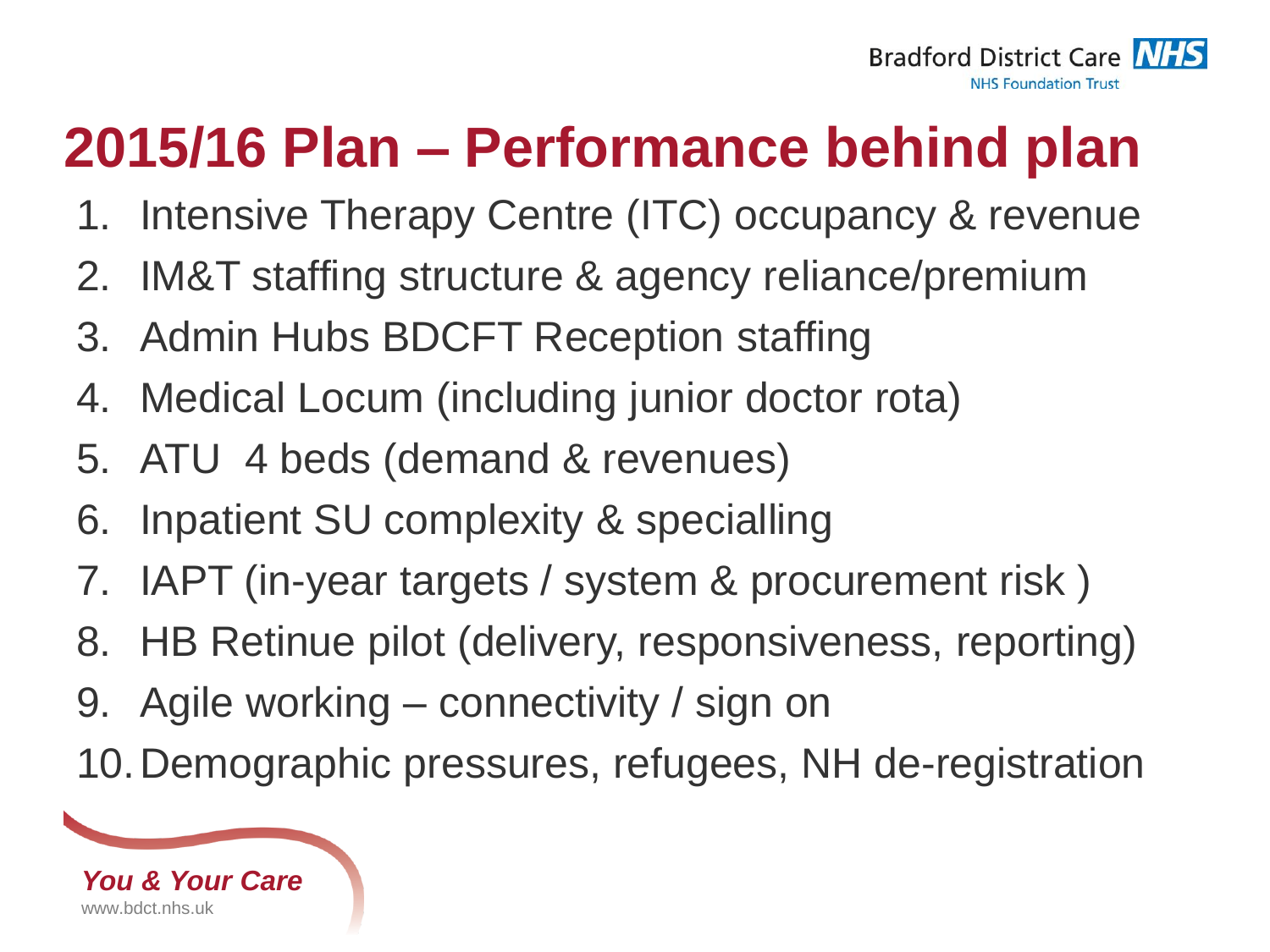

## **2015/16 Plan – In-Year change to Plan**

- 1. Children's Locality & service modelling
- 2. New Operational Management Structure
- 3. Commercial Director secondment
- 4. Dental Service Review (NHS Elect & 2016/17 impacts)
- 5. Complex Care AWC pilot
- 6. AWC Community Nursing extended hours
- 7. Request for HR and Health & Safety provision to CCGs
- 8. Child Health informatics transfer from CSU to BDCFT
- 9. Monitor non clinical price caps (proposed Nov 15) 10.Support for Telehealth Vanguard

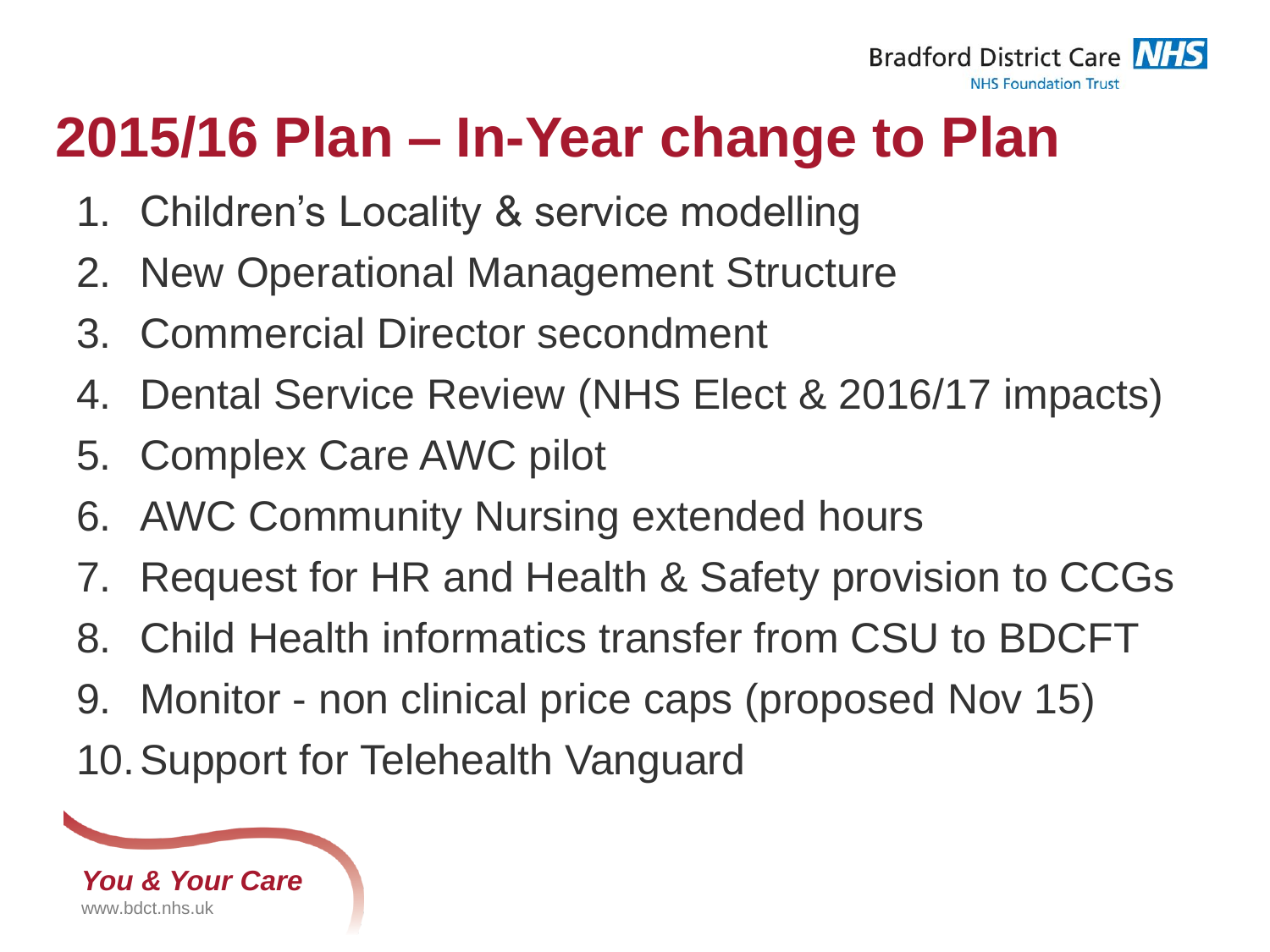

# **2016/17 – Updates to Monitor Plan**

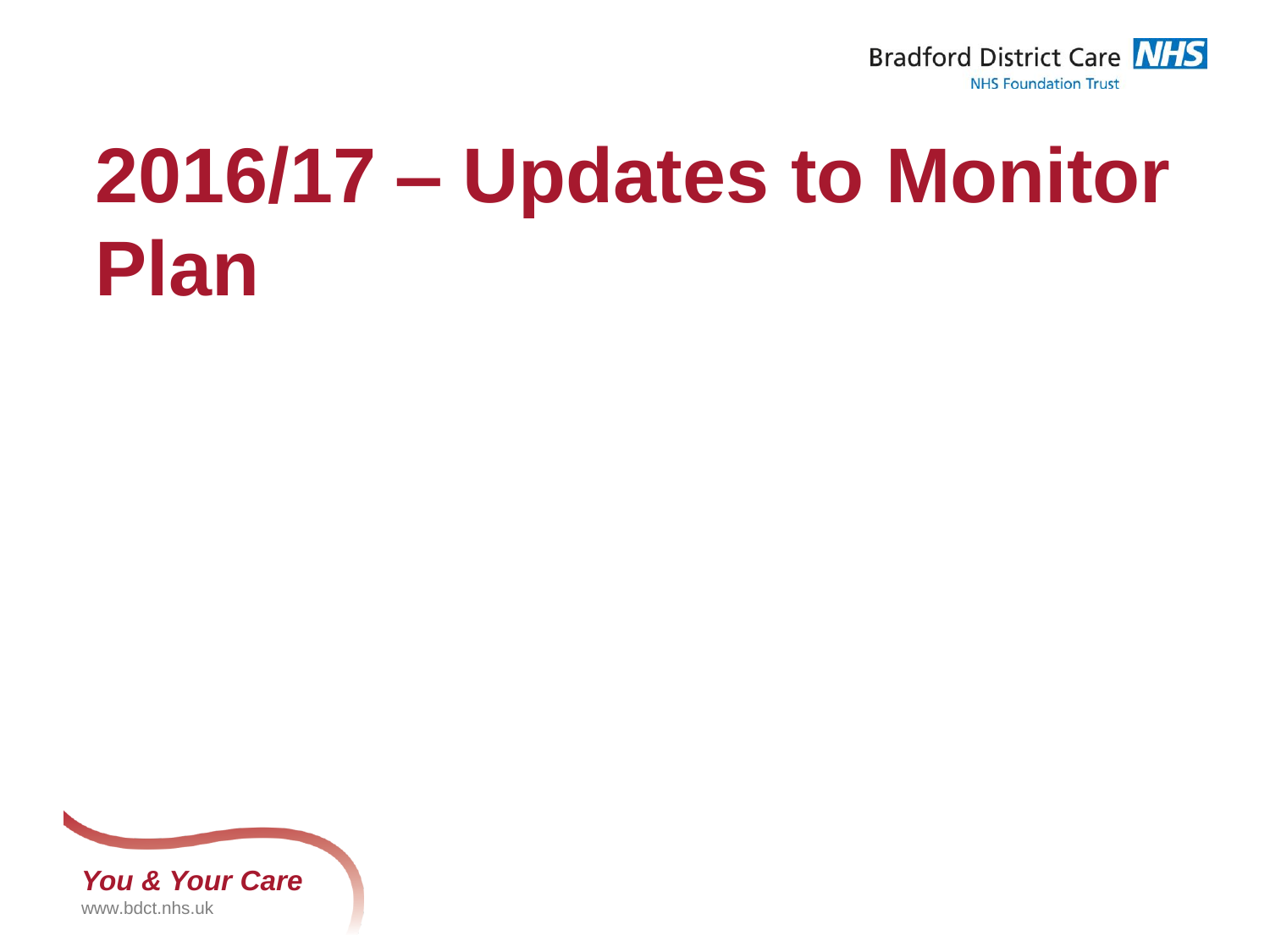

## **2016/17 – Monitor Plan Assumptions**

- 1. 1% planned surplus, £1.81m reserves
- 2. Pensions pressure funded and -1.8% Tariff Deflator
- 3. Intensive Therapy Centre (ITC) £2.15m income, £0.66m surplus
- 4. £2m Planned Capital Scheme to develop 2<sup>nd</sup> ITC
- 5. Assessment & Therapy Unit beds £0.75m new revenue, £0.47m surplus
- 6. Agile working releases 70 mins & estates/travel costs
- 7. No Out of Area placements from Inpatient services
- 8. Full Year Effect of agency managed service contracts
- 9. Continued procurement efficiencies

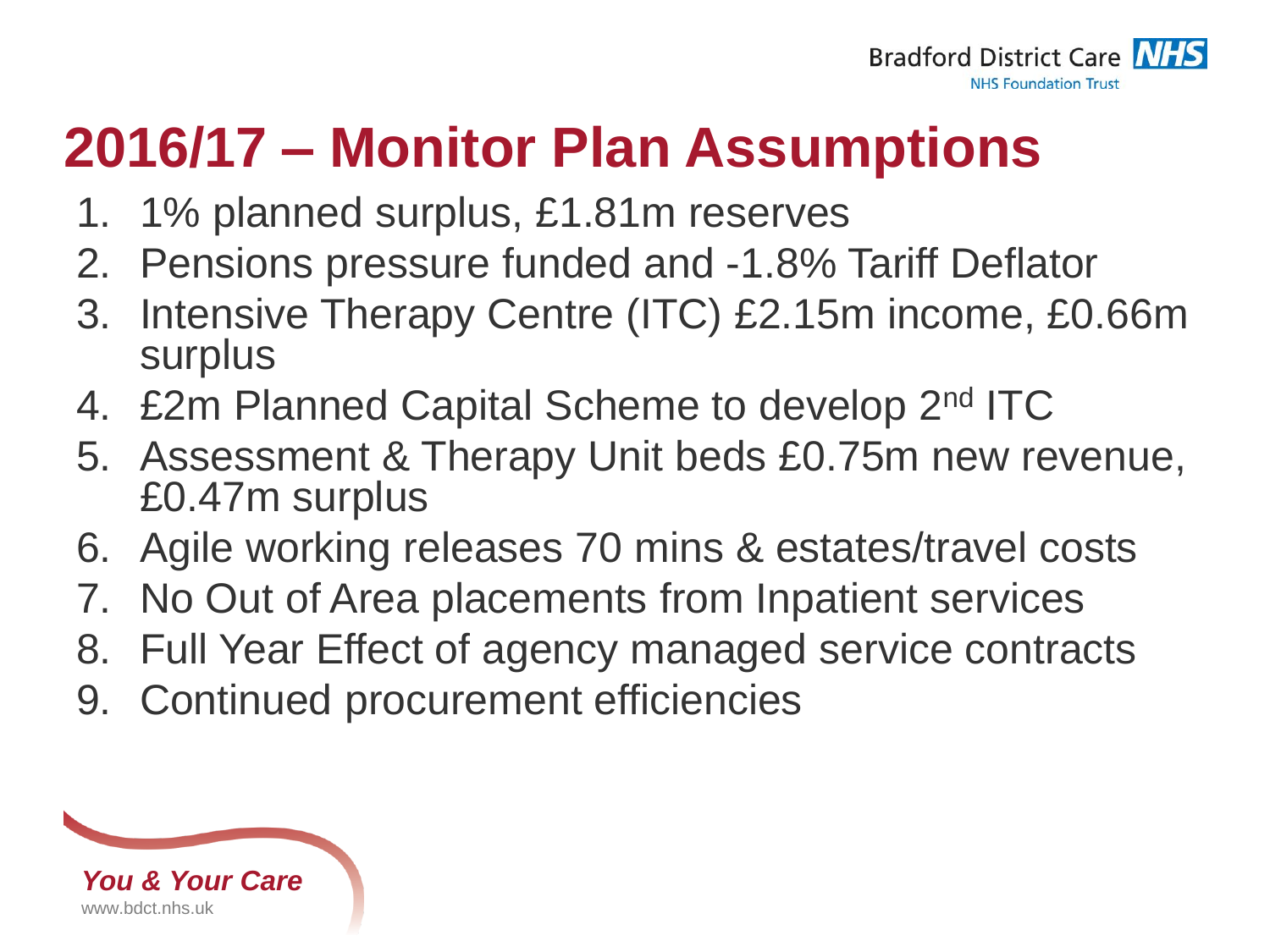

### **New 2016/17 – Internal Requirement**

- 1. MH clinical info system procurement
- 2. IM&T Structure and digital enabling costs including agile working 'phase 2' enablers
- 3. LMH Design Control Plan 7 to 10 year vision (Heating Plant & electrical phase 1)
- 4. Scoping of new business opportunities

*Capital and revenue cost requirements to be confirmed*

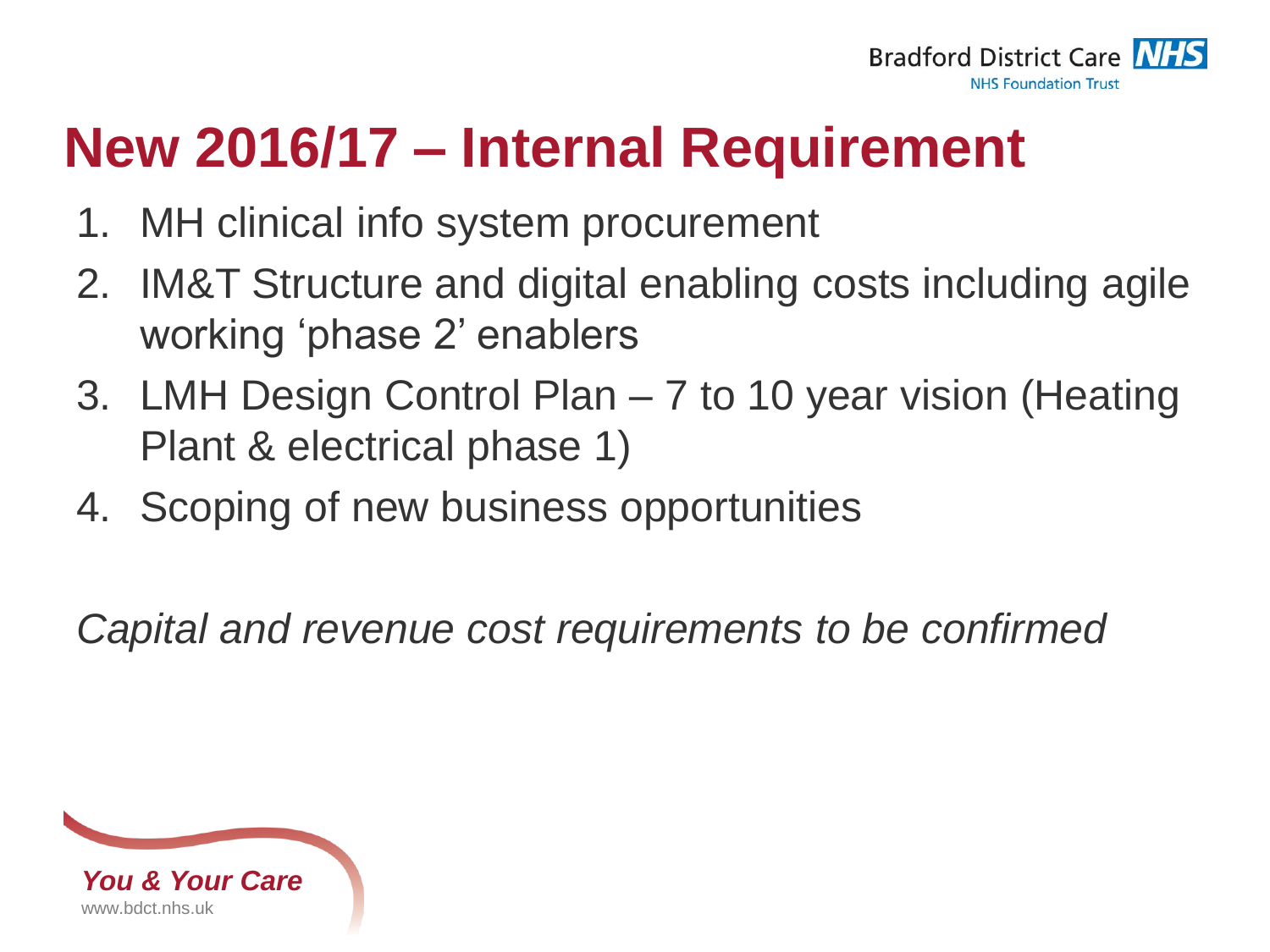

## **New 2016/17 – External Requirement**

- 1. Public Health Reduction of 6.2%
- 2. Impacts of 2015/16 Non Recurrent funding withdrawal
- 3. IAPT Referral to Treatment Targets
- 4. EIP Referral to Treatment Target & NICE compliant staffing (Cost pressure)
- 5. Monitor Temporary staff Clinical Price Cap (100%) and exception reporting requirements
- 6. Monitor 3% nursing agency spend cap

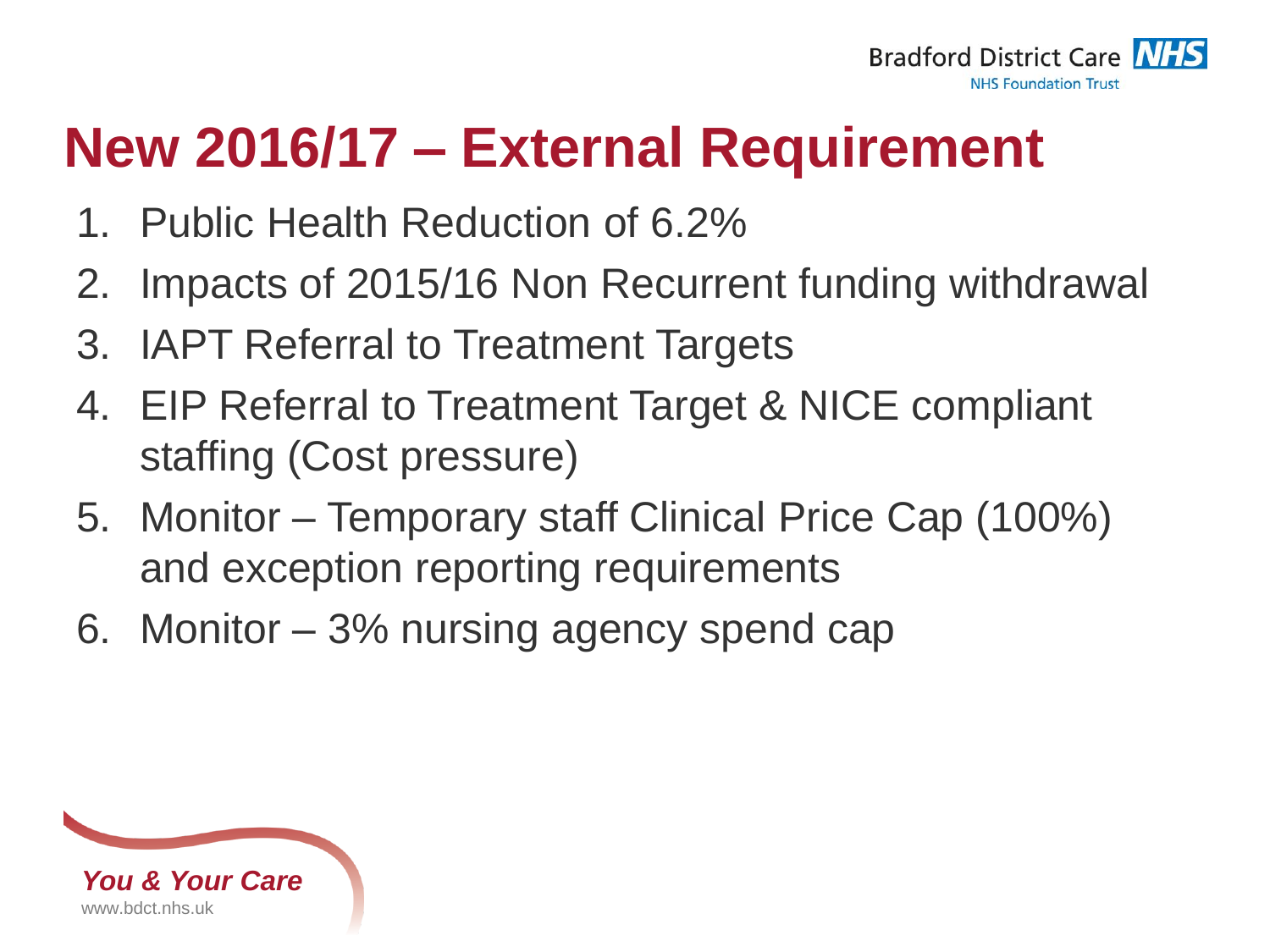

### **New 2016/17 - Anticipated Contract Opportunity**

- 1. Children's MH Strategy & Transformation Funding
- 2. Liaison Psychiatry Funding (& West Yorks Vanguard)
- 3. Primary Care Liaison (Non Recurrent extension?)
- 4. Complex Care Proposal Bradford CCGs
- 5. Eating Disorders (Adults)
- 6. Diabetes (AWC and Bradford)

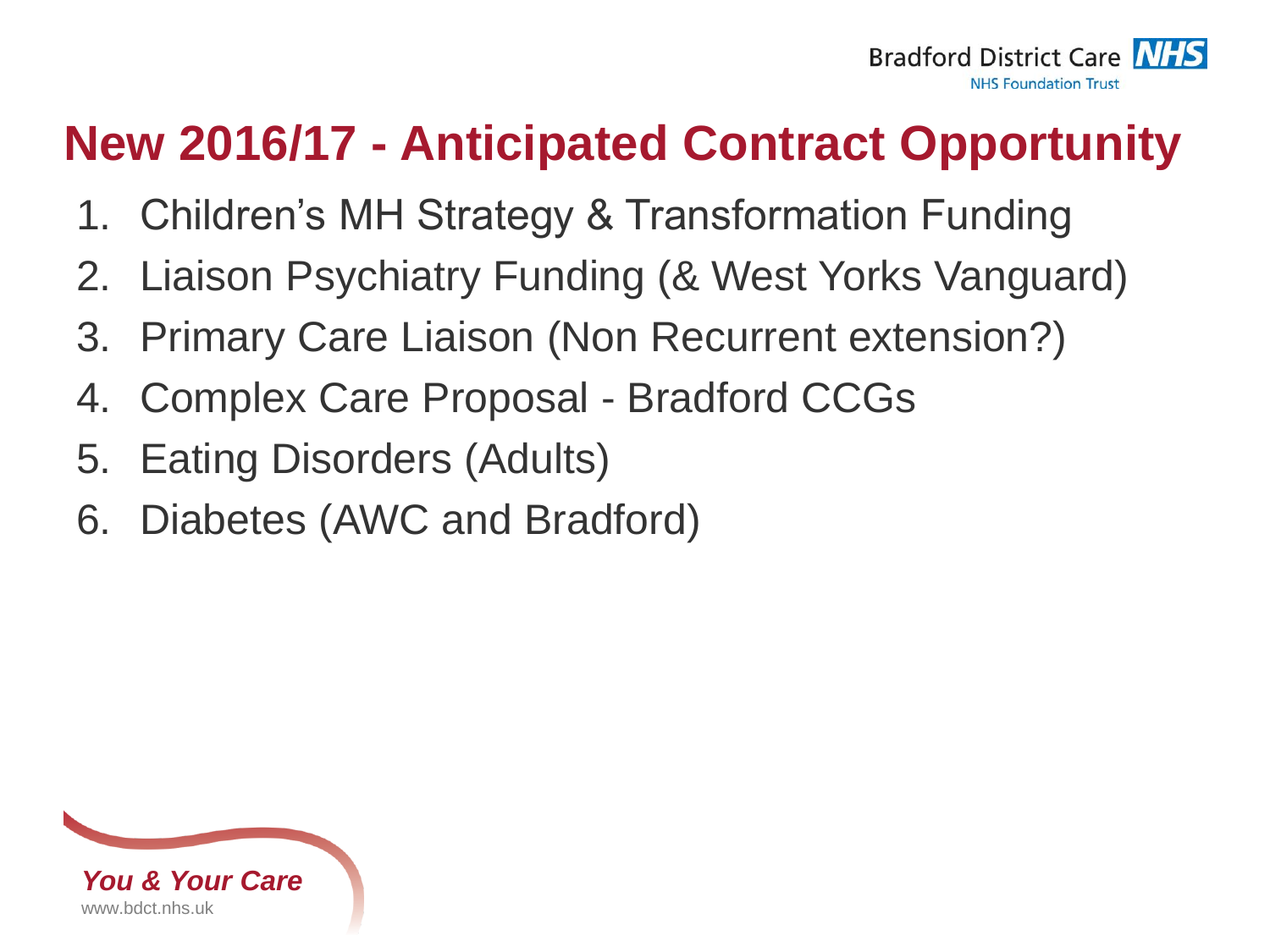

#### **New 2016/17 - Anticipated Contract Risk**

- 1. Low Secure Contracting & preparedness
- 2. Substance Misuse Procurement & preparedness
- 3. Community Dental Procurement & preparedness
- 4. Further Public Health Grant &/or LA budget reductions (Health Visiting, School Nursing, Family Nurse Partnerships, Substance Misuse, Oral Public Health beyond 6.2%)
- 5. IAPT Procurement ('most capable provider' risk)

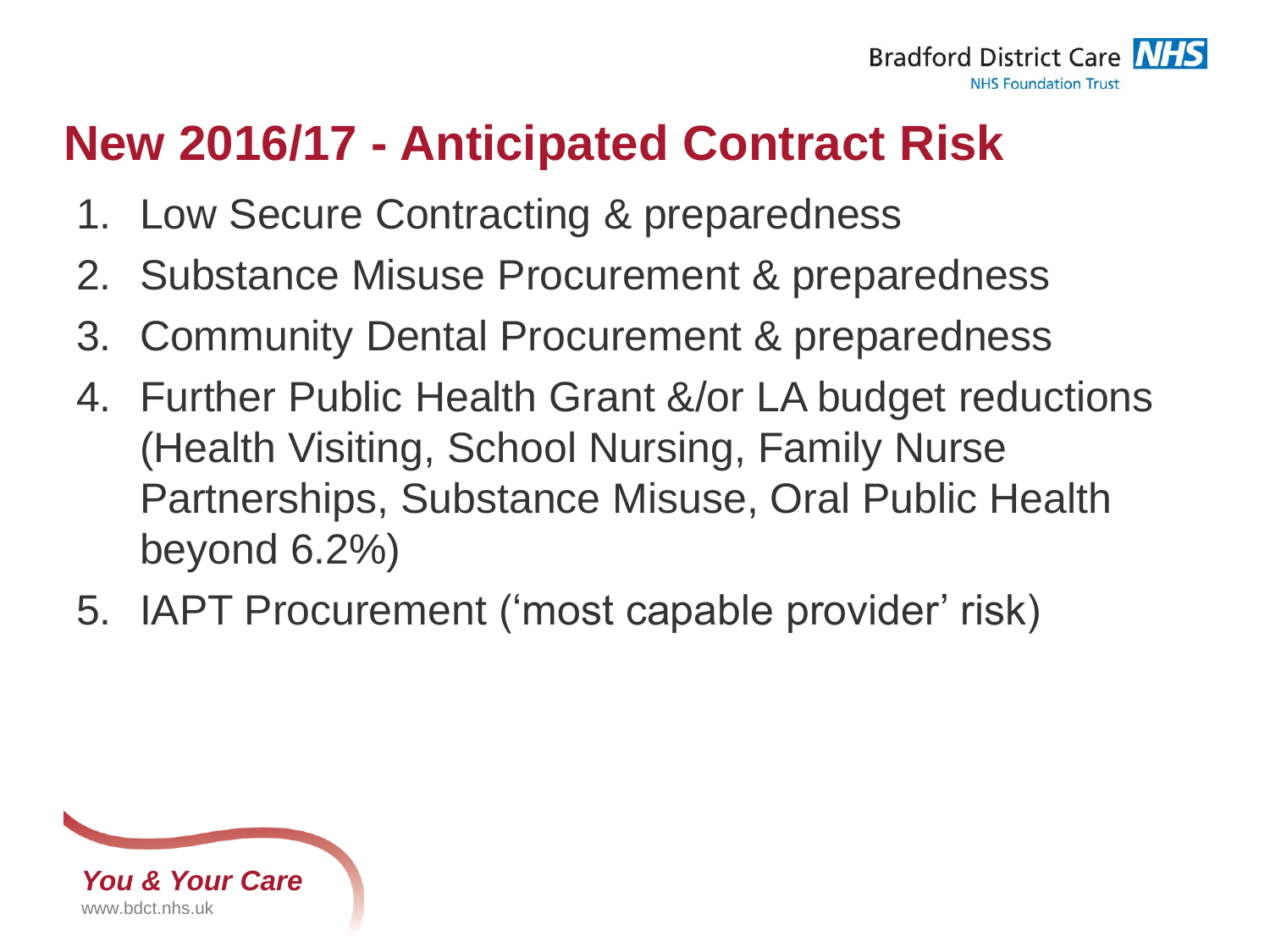

### **New 2016/17 – Impacts unknown (Dec earliest?)**

- 1. CSR 25 November query scope of 'NHS' ring-fence
- 2. Mental Health 'Clustering' & Currency implications
- 3. Tariff (inflation funded, pensions NI pressure, efficiency)
- 4. National guidance (targets, plan submission, parity of esteem progress / mandate)
- 5. Monitor Risk Assessment Framework (additional VFM measures e.g. agency)
- 6. Deteriorating CCG financial position
- 7. Acute Trusts' planned deficit & winter pressures impacts
- 8. Impacts from establishing NHS Improvement

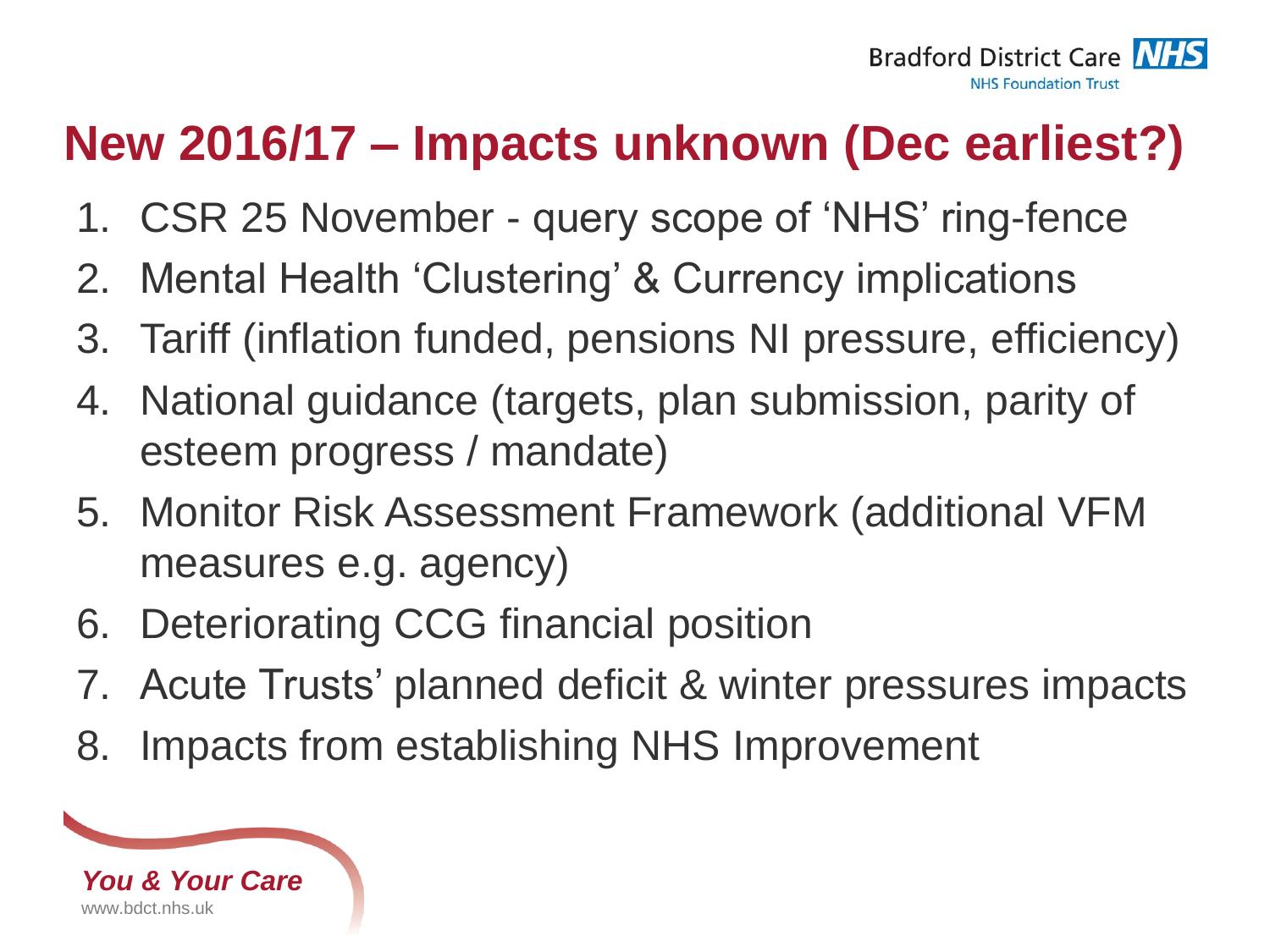

## **4. 2016/17 Quality Goals – Council of Governors Task & Finish Group Feedback**

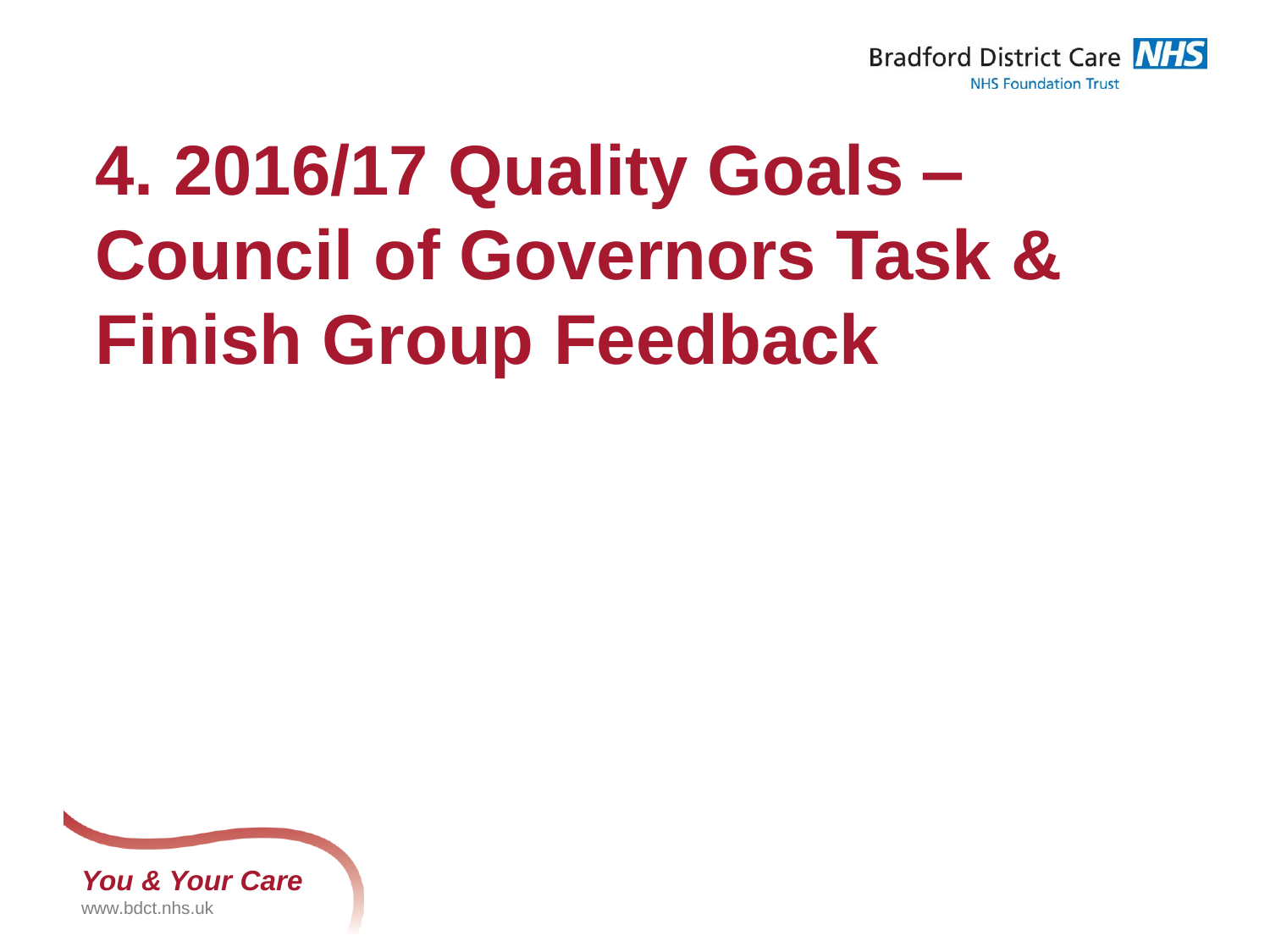### **Role of the group and key timescales are:**

**1. Support development and use of approaches to ensure consultation with members / stakeholders**

- Amend & issue survey Dec 15
- **Engage with existing groups Engage with existing groups early Jan 16**

#### **2. Act as part of our wider editorial group**

- Review / suggest improvements to QA end Jan 16
- Final review of draft Quality Report content early Mar 16

#### **3. Assist in identifying the quality goals for 2016/17**

- Identify priorities based on feedback received end Jan 16
- **Develop draft Quality Goals; end Feb 16**

#### **4. Review 2015 / 16 process to identify learning and/or improvements to support approach in 2016 / 17**